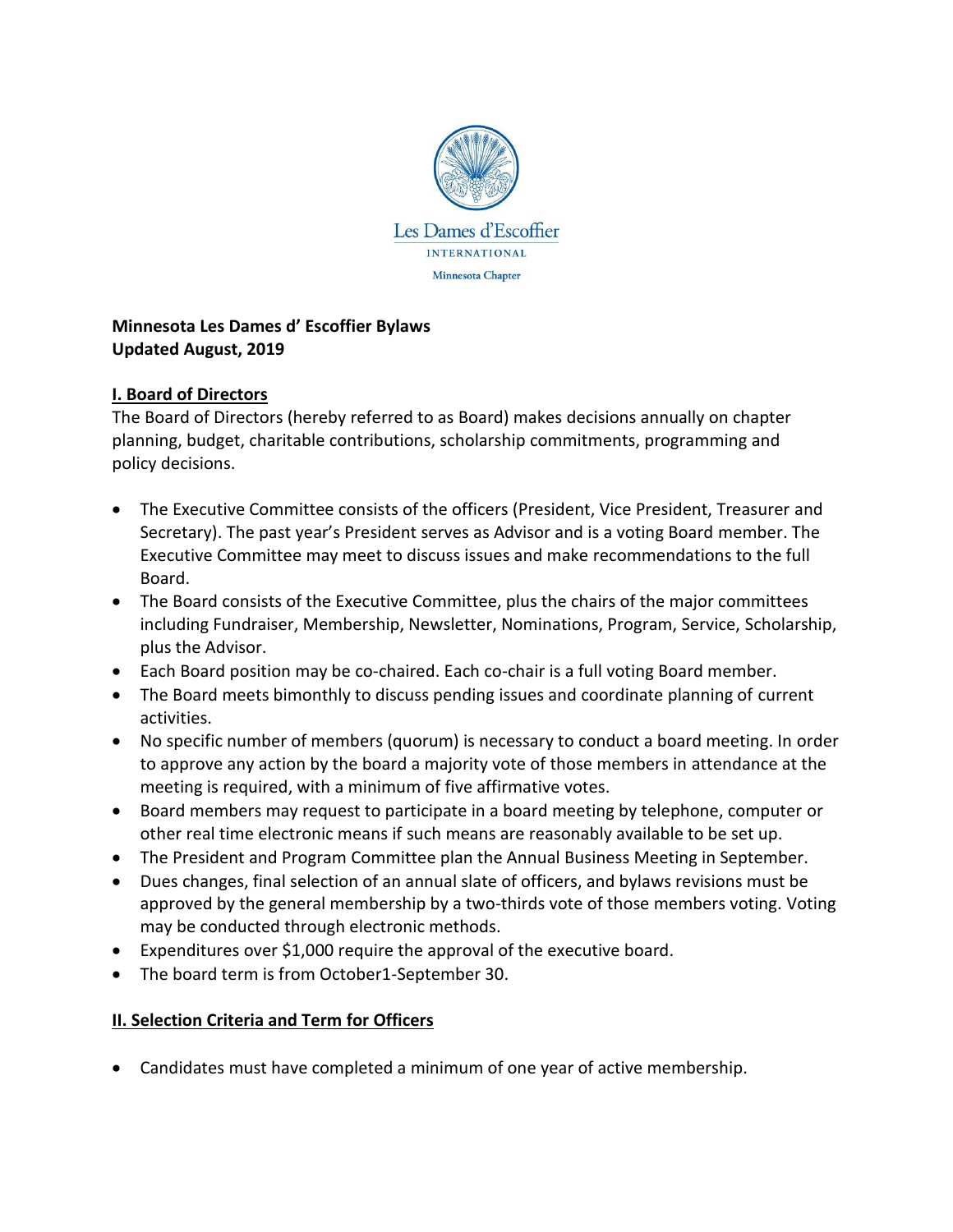- Candidates must display enthusiasm, leadership potential and commitment to executing responsibilities of the position.
- Members wishing to be considered for an office should contact a current Board member.
- With guidance from the Vice President, the Nominating Chair and committee recruits a slate of officers.
- A ballot with the slate of new officers will be distributed to the board for approval by July 1, thirty days prior to an August vote by the full membership. The term of service is October 1 – September 30.
- All officers accept a one-year term with the exception of the Vice President who serves the second year as President and the third year as advisor to the Board.
- The Treasurer may serve a term of up to three years.
- In the event that a Board member cannot serve out her term, the Executive Committee appoints a replacement.

## **III. Fiscal Year**

• The fiscal year will coincide with the term of the Board and dues cycles, October 1- September 30.

## **IV. Officers**

The officers serve both in functional roles as outlined below and as members of the chapter's Board.

- **President:** Overall responsibility for leading the chapter. Has prepared for role by serving as Vice President in previous year.
	- $\circ$  Consults with other officers and committee chairs, as needed on chapter business and operations guidelines.
	- $\circ$  Conducts business segment of chapter program meetings or delegates to another officer.
	- o Arranges and leads the Board bimonthly meetings.
	- o Serves Board as Advisor after her term as President.
	- o Participates in bimonthly Presidents' conference calls. If not available, delegates to Vice President.
	- $\circ$  Contributes to local chapter e-newsletter, including monthly President's column.
	- o Manages chapter communications with LDEI international, including The Quarterly, international award programs (MFK, Grande Dame), and other international issues.
	- $\circ$  Attends annual international conference and represents chapter as a delegate.
	- o Serves as chapter historian.
- **Vice President:** Works closely with President to lead chapter.
	- $\circ$  Appoints the Nominations Chair and two to three members to form the nominations committee. Works with them on the next years' slate of officers and major committee nominations.
	- $\circ$  Attends annual international conference and represents chapter as a delegate.
	- $\circ$  Updates bylaws when needed; submits to the board and membership for approval by 2/3's vote.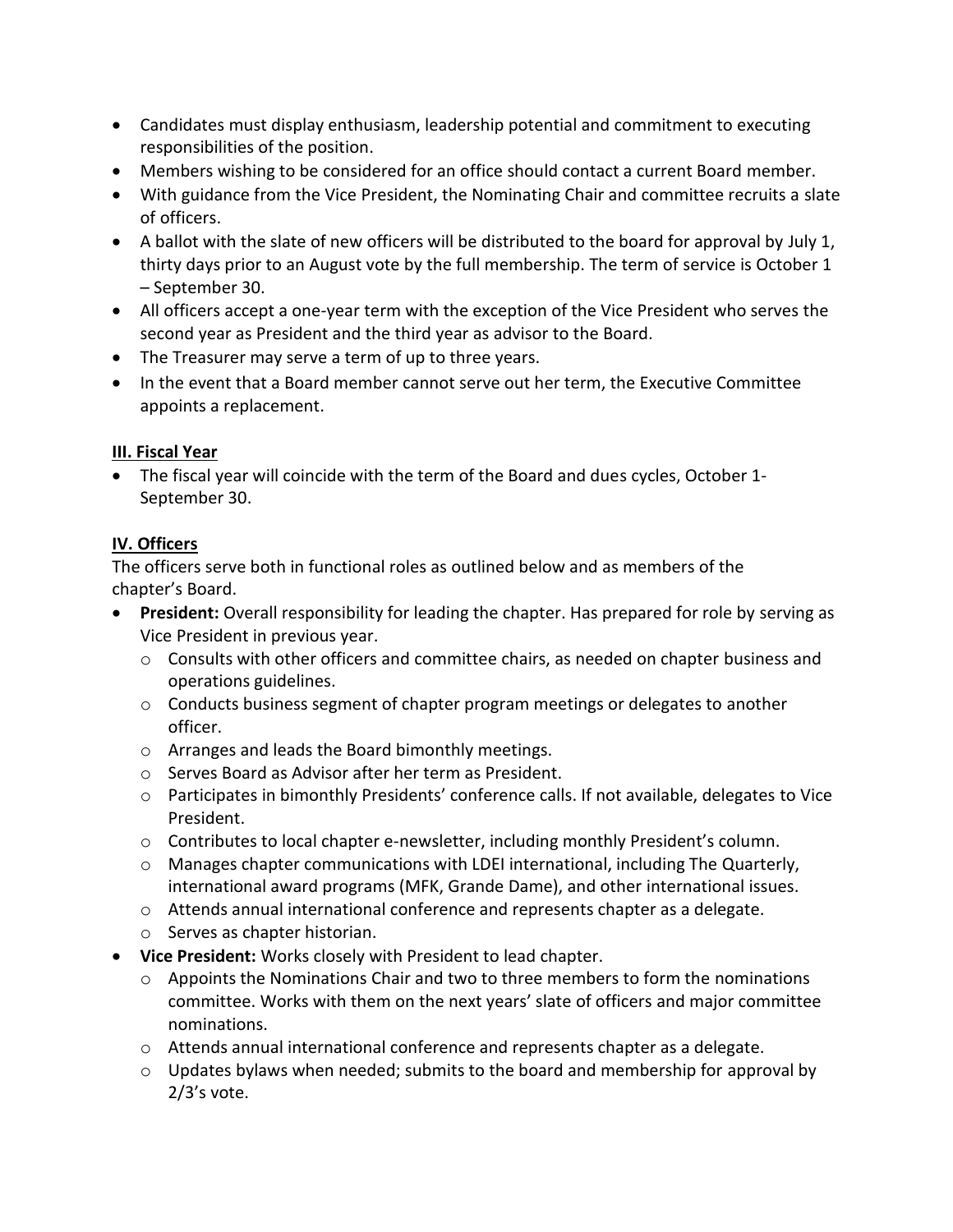- **Treasurer:** Responsible for managing and reporting chapter finances.
	- $\circ$  Prepares annual budget with input from Board and previous treasurer by November 30th of her term.
	- o Prepares and presents bimonthly and year-end financial report.
	- o Manages accounts payable and receivables.
	- o Collects dues for local and international membership.
	- $\circ$  Reports operational and charitable expenditures to the local membership.
	- o Administers and reports on fundraiser finances.
	- $\circ$  Reviews all financial statements and all checks that have cleared. Sends copy of all statements to Executive Assistant.
	- o Works with Executive Assistant to complete any financial documents required by the government or by LDEI.
- **Secretary:** Responsible for all chapter communications.
	- o Prepares Board meeting minutes, submits to President for review then distributes to Board within two weeks of meeting.
	- $\circ$  Summarizes key board meeting highlights in the next monthly chapter e-newsletter.
	- $\circ$  Responsible for sending all chapter membership correspondence (thank-you notes, condolences, etc.)
	- o Updates our online presence.

## **V. Major Committee Chairs**

Major Committee Chairs serve a one-year term and may serve up to four consecutive one-year terms in any one position. All participate as informal advisors to their successors, especially in the orientation/startup phase. Each chair may solicit committee members and members may volunteer for committees.

- **Fundraiser Chair:** Leads all facets of planning, budgeting, and implementing fundraising events.
	- o Selects and directs Fundraiser Committee chairs.
	- o Reports to Board and membership on fundraiser status.
	- o Submits final report to Board.
- **Membership Chair:** Responsible for recruitment and retention of new members.
	- o Manages process of soliciting and onboarding new members.
	- $\circ$  Submits new member information to Administrative Assistant to update the chapter directory and all communication lists and to international for their directory.
	- $\circ$  Recruits a mentor for each new member. Mentor will contact new member to welcome and encourage chapter participation.
	- o Reviews requests for financial aid.
- **Newsletter Chair** Shares local and international LDEI news through a regular e-newsletter.
	- $\circ$  Publishes chapter and member news on a regular basis through e-newsletter that features LDEI local and international news.
	- $\circ$  Contributes to local and international newsletters to promote local chapter.
	- o Solicits articles and information for the newsletter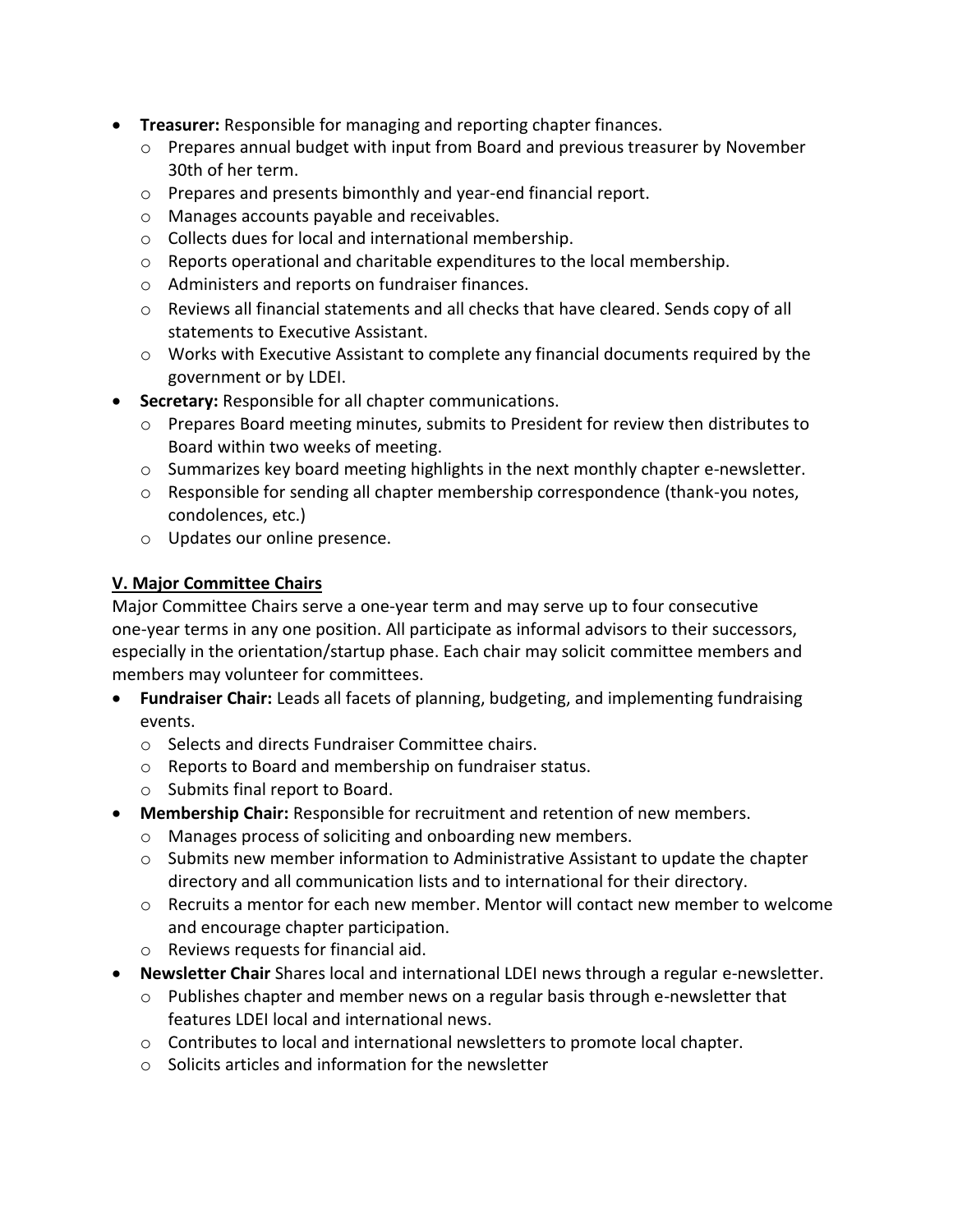- **Program Chair:** Responsible for planning monthly meetings with professional development content.
	- o Chairs conduct program portion of each monthly meeting.
	- $\circ$  Submits three months of meeting details to President for monthly and international enewsletters.
	- o Arranges a Dame to write a brief meeting recap for next newsletter.
- **Scholarship Chair:** Provides overall coordination and contact for scholarship activities.
	- $\circ$  Establishes scholarship criteria and creates necessary guidelines and forms.
	- $\circ$  Recommends number of scholarships and monetary amount of each to Board for input and approval.
	- o Updates Board and membership of scholarship activities.
- **Service Chair:** Responsible for managing relations with sponsored charities and making recommendations for chapter donations.
	- $\circ$  Reviews, assesses and recommends charities for local chapter fundraising efforts.
	- o Coordinates charity representatives' involvement in annual fundraiser.
	- o Coordinates all meetings and communication with targeted charities.
	- $\circ$  Solicits and directs member involvement in hands-on activities with charities.

## **VI. Membership Selection Criteria**

Membership prospects are required to:

- Exhibit high ethical standards and professional stature in the food, beverage, and related fields.
- Attain a minimum of five years experience in one or more of the following areas: the *arts*  (culinary, hospitality), the *sciences* (nutrition, product development, agriculture) or industry *promotion* (sales, marketing, advertising, PR, design, promotion, publishing, market research).
- Demonstrate leadership in her work and professional capacities.
- Commit to furthering the role of women in food, beverage, and related fields.
- Strive to support LDEI's purpose of supporting local charities with a food or beverage focus as well as mentoring professionals in our field.
- Support the chapter both in terms of dollars (annual dues, monthly program expenses, fundraisers) and time (attend a significant number of monthly meetings and contribute to chapter's fundraisers.)

# **VII. Membership Selection Process**

- Potential Members are identified by other members, are sought out by Membership Chairs, or may be someone who has approached the group herself (for example, via our website). She is given the Membership Fact Sheet to review for basic understanding of chapter and membership.
- Before applying, she is encouraged to attend a meeting. The chapter will cover the cost of one meeting.
- Prospective members should return completed new member application to Membership Chairs to review and affirm she meets membership criteria as outlined by LDEI.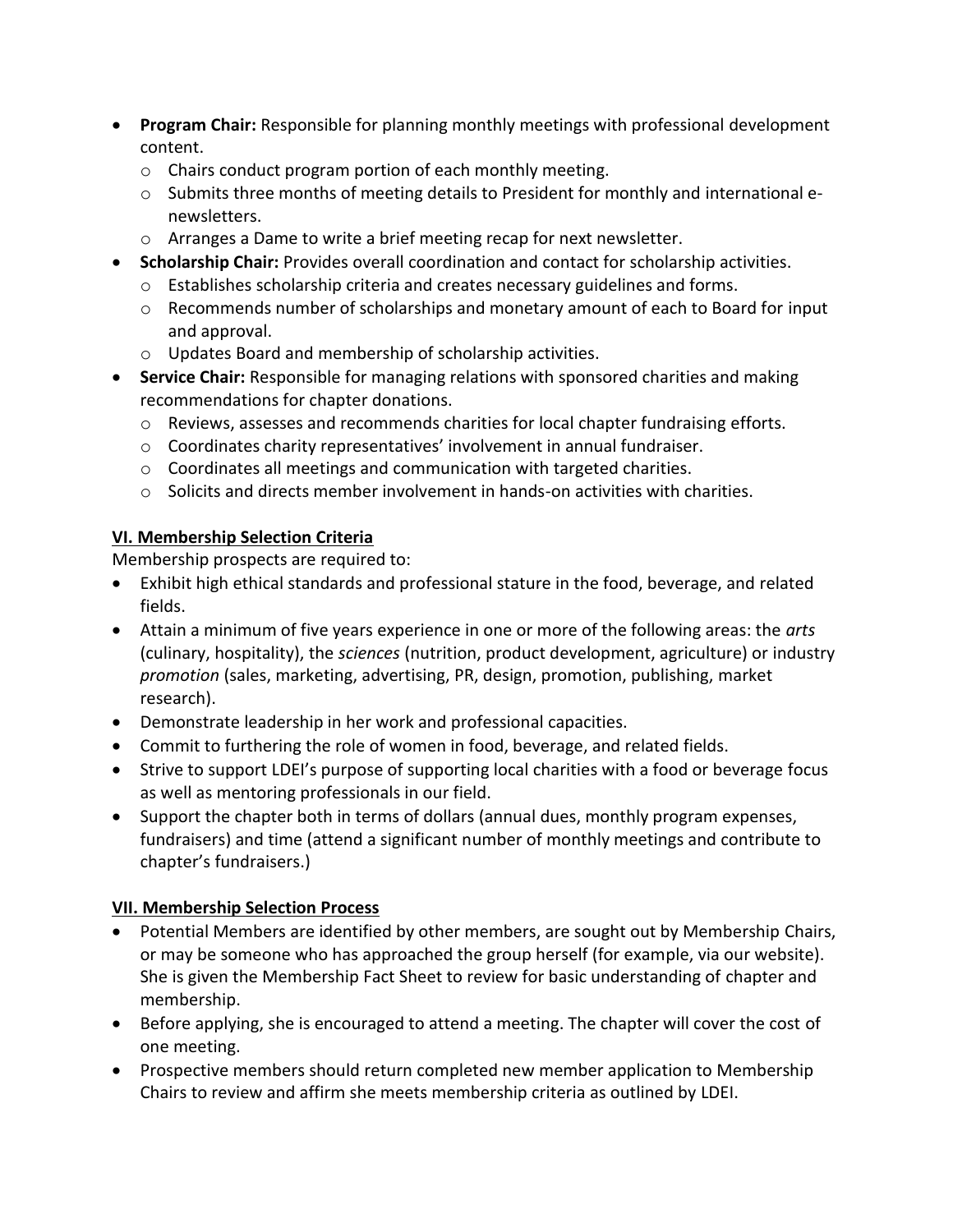- If LDEI membership criteria is met, Membership Committee recommends the chapter grant a formal invitation to chapter membership and begin the onboarding process.
- If any Board member expresses a negative response or concerns about the professional merits of the proposed new member, formal discussion will be recommended at the forthcoming chapter Board meeting.
- Chapter onboarding will include but is not limited to:
	- 1. Welcome Letter
	- 2. Membership Activation document
	- 3. LDEI International Directory Form
	- 4. LDEI MN New Member Questionnaire
	- 5. High-resolution photo (headshot preferred)

6. Invoice for total membership dues balance (prorated based on fiscal year, financial aid is available upon request)

• Administrator will ensure new member is added to all subsequent communication channels and extend invitations to social media (as available); and Membership Chairs will ensure New Member and Mentor are formally identified and both parties are privy to the benefits and expectations of this mentorship.

#### **VIII. Membership Categories**

- **Active Member:** A member in good standing, who has paid membership dues, attends meetings and contributes time, energy and financial support to the organization. Local Dues: \$90, International Dues: \$85.
- **Retired Member:** An Active Member may request retired status when she retires from her employment in the food and beverage field. A Retired Member retains all the obligations and receives all the privileges of full membership. Local dues will be half (50%) of Active Member Dues; international dues will not be reduced.
- An Active or Retired Member's membership will be cancelled if yearly dues and late fee have not been received by September 15<sup>th</sup>.
- For those members claiming difficulty remitting payment for annual dues, the chapter has established a Financial Aid program. For information on how to appeal for Financial Aid, members should contact current Membership Chair or committee representative.

#### **IX. Resignation**

- An Active or Retired Member may resign their membership by submitting in writing an explanation to the Membership Chair, who will inform the Board.
- A former Active or Retired Member may ask to be reinstated at any time by submitting in writing a request to the Membership Chair, who will seek approval of the Board. The request will be carefully considered.
- If reinstatement is approved, the Membership Chair will send her a National LDEI New Member form and prorated dues invoice.
- There may be situations where an Active or Retired Member will be asked by the Board to resign her membership.